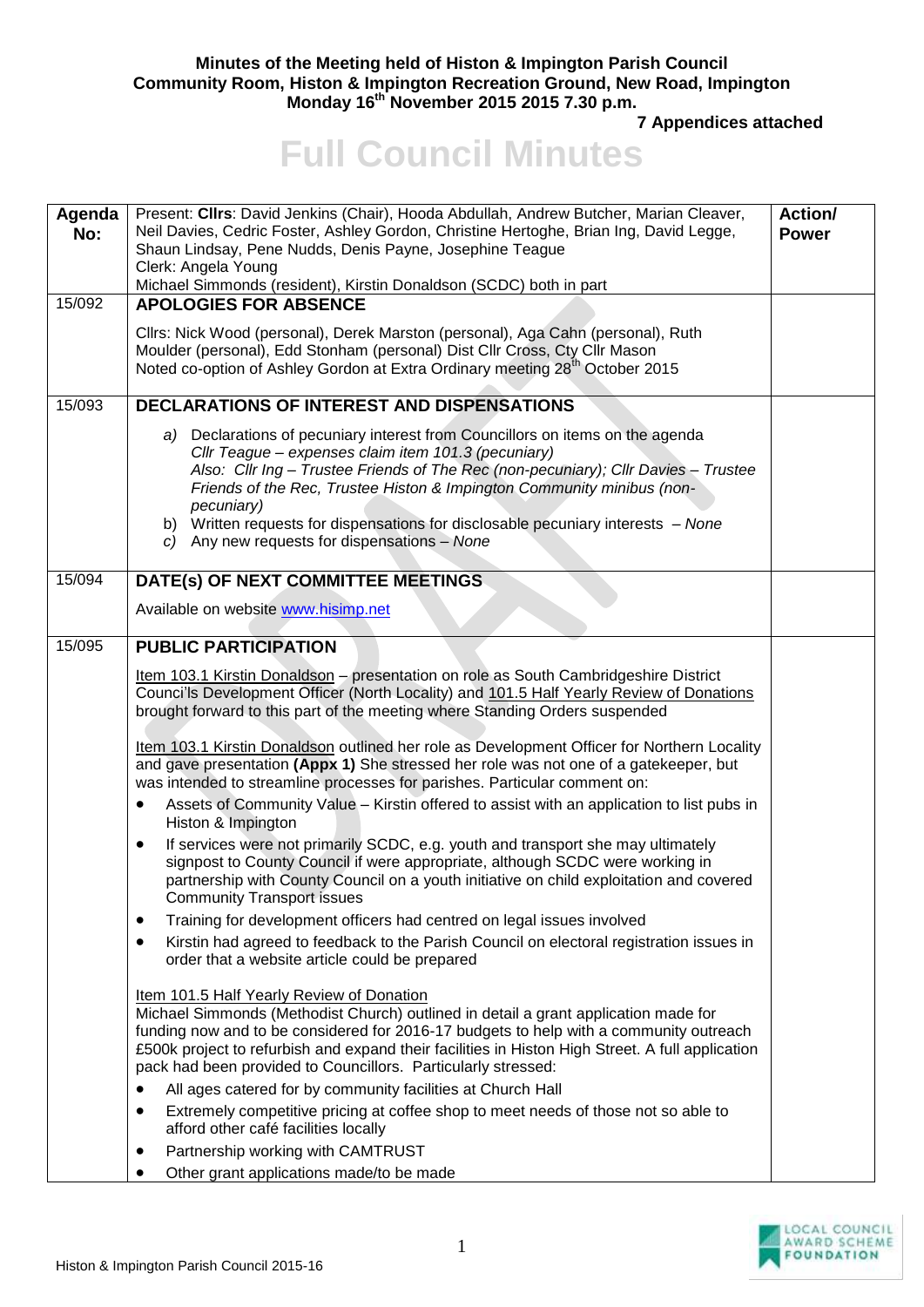|        | Chairman re-instated Standing Orders                                                                                                                                                                                                                                                                                                                                                                                                                                                                                                                                                                                                                                                                                                                                                                                                                                                                                                                                                                                                                      |                   |
|--------|-----------------------------------------------------------------------------------------------------------------------------------------------------------------------------------------------------------------------------------------------------------------------------------------------------------------------------------------------------------------------------------------------------------------------------------------------------------------------------------------------------------------------------------------------------------------------------------------------------------------------------------------------------------------------------------------------------------------------------------------------------------------------------------------------------------------------------------------------------------------------------------------------------------------------------------------------------------------------------------------------------------------------------------------------------------|-------------------|
| 15/096 | TO APPROVE minutes of the Meeting held 19 <sup>th</sup> October 2015                                                                                                                                                                                                                                                                                                                                                                                                                                                                                                                                                                                                                                                                                                                                                                                                                                                                                                                                                                                      |                   |
| 096.1  | Prop Cllr Foster, sec Cllr Ing all in favour AGREED to accept as true record of meeting                                                                                                                                                                                                                                                                                                                                                                                                                                                                                                                                                                                                                                                                                                                                                                                                                                                                                                                                                                   |                   |
|        | TO APPROVE Extra Ordinary Meeting 28th October 2015                                                                                                                                                                                                                                                                                                                                                                                                                                                                                                                                                                                                                                                                                                                                                                                                                                                                                                                                                                                                       |                   |
| 096.2  | Prop Cllr Abdullah, sec Cllr Nudds, all In favour AGREED to accept as true record of<br>meeting. Noted co-option of Ashley Gordon at Extra Ordinary meeting 28 <sup>th</sup> October 2015                                                                                                                                                                                                                                                                                                                                                                                                                                                                                                                                                                                                                                                                                                                                                                                                                                                                 |                   |
| 15/097 | <b>MATTERS ARISING FROM PREVIOUS MEETING</b>                                                                                                                                                                                                                                                                                                                                                                                                                                                                                                                                                                                                                                                                                                                                                                                                                                                                                                                                                                                                              |                   |
| 097.1  | Actions List (Appx 2) copied to all and accepted. Further discussion on:<br><b>IVC Bus Report now provided</b><br>Elizabeth Woodcock House update provided steps taken by SCDC to preserve<br>Station Site Project events held now rendered consumption paper surplus to requirement<br>Kings Meadow Working Party Terms of Reference drafted to review at first working party<br>due 26 November 2015<br>Modern Day Slavery report provide for December newsletter<br>Foundation Award application submitted<br>Safety & Security Plan Cllr Ing requested volunteers to take lead in new year<br>Item 101.5 Half Yearly Review of Donations brought forward at this stage (see Finance,<br>Legal and Admin Report (Appx 3)) Michael Simmonds and Kirstin Donaldson left after that                                                                                                                                                                                                                                                                       |                   |
|        | item                                                                                                                                                                                                                                                                                                                                                                                                                                                                                                                                                                                                                                                                                                                                                                                                                                                                                                                                                                                                                                                      |                   |
| 15/098 | <b>CO-OPTION TO COMMITTEES</b>                                                                                                                                                                                                                                                                                                                                                                                                                                                                                                                                                                                                                                                                                                                                                                                                                                                                                                                                                                                                                            |                   |
|        | Current vacancies reported. All agreed to co-opt Cllr Butcher to Highways Committee and<br>Recreation Committee. Review of remaining vacancies January agenda                                                                                                                                                                                                                                                                                                                                                                                                                                                                                                                                                                                                                                                                                                                                                                                                                                                                                             | January<br>Agenda |
| 15/099 | <b>TO RECEIVE REPORTS</b>                                                                                                                                                                                                                                                                                                                                                                                                                                                                                                                                                                                                                                                                                                                                                                                                                                                                                                                                                                                                                                 |                   |
| 099.1  | Monthly reports from County and District Councillors<br>County Clirs and District Clirs Reports: County Council written report provided by Clir<br>Jenkins covering: Consultations; City Deal; Diary Dates. Additional Discussion on:<br>Cllr Nudds again requested updates on: Payback scheme; Guided Busway works; Graffiti;.<br>Cty Cllr Jenkins outlined proposals for Traffic Regulation Orders (New Road) going to<br>Committee; meeting with Andy Campbell at Stagecoach arranged, Cllr Legge to attend re<br>plans to discontinue through route to Addenbrookes for Citi 8 from 1 January 2016; City<br>Deal issues. The need for the Parish Council to keep the community and its members<br>involved and informed with important issues such as Citi 8 proposals stressed<br>District Council written report provided by Cllrs Stonham and Davies covering: Local Plan;<br>Shared Services; Ermine Street Housing; Meeting with Brandon Lewis Housing Minister;<br>SCDC Ward Review; City Deal. No additional comments                          | <b>DNL</b>        |
| 099.2  | Clerk's Report (Pg 1 & 2) (Appx 3) provided to all and accepted. Further discussion on:<br>SCDC Nominations for 2016 Community Awards All Councillors urged to consider possible<br>nominations, open until 15 January 2016<br>Training Clerk to identify staff training needs and delegated to book as appropriate                                                                                                                                                                                                                                                                                                                                                                                                                                                                                                                                                                                                                                                                                                                                       |                   |
| 099.3  | Chairman's Report (Appx 4) provided to all and accepted. Further discussion on:<br>Informal meeting with Impington Village College and Histon Football Club planned with<br>Recreation Chairman in new year.<br>Budget and Precept - plans for seminar. Parish Council would have to consider budget to<br>be allowed for Community Services fund. Current year's budget set at £10,000. Cllr Payne<br>outlined an invitation from Dan Thorp at County Council to meet Histon & Impington with a<br>view to drawing up a list of possible devolved services/delegated powers across the<br>County. No commitment involved, but an opportunity as a larger community to influence,<br>and negotiate at an early stage. All agreed Cllr Payne to lead, involving CAPALC in the<br>process. Warnings made that Histon & Impington Parish Council must recognise the<br>importance of a robust staffing and member infrastructure if additional services are to be<br>delivered. Cllr Payne to invite David Thorp to Finance, Legal & Admin Committee meeting | <b>DWP</b>        |

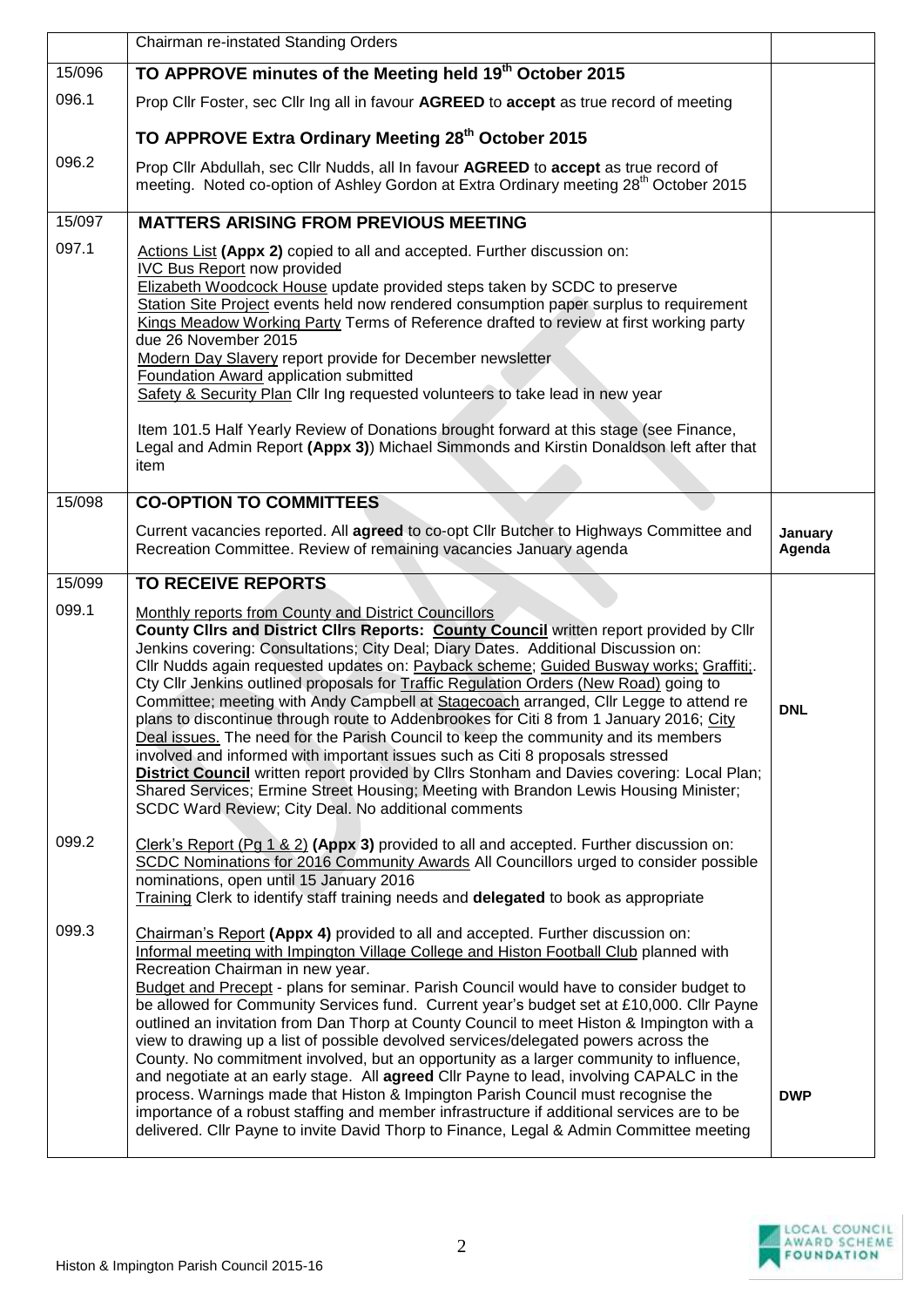| 099.4<br>099.5  | Other Committee Chair Reports/Items for Decision<br>Recreation Committee next meeting due 23 November<br>Planning Committee next meetings due 24 November, 15 December, 5 January 2016<br>Highways Committee next meetings due 26 November, 14 January 2016<br><b>Employment Committee next meeting due 27 November</b><br>Youth Committee next meeting due 7 December<br><b>Environment Committee next meeting due 8 December</b><br>Any Working Group/Task & Finish Group Reports<br>Public Art Working Party notes of meeting held 28 October provided to all. Cllr Nudds<br>reported on progress with a meeting due 17 November to find a clearer way forward for the<br>glazed pavilion programme; BT Kiosk now adopted<br>Newsletter Initial deadline for articles 20 November. Papers due for delivery at Parish<br>Office 3 December.<br>Neighbourhood Plan Cllr Jenkins urged members to attend Public Realm Workshop 19<br>November. Cllr Davies queried whether dedicated housing needs survey formed part of                                                                                  |                                           |
|-----------------|-----------------------------------------------------------------------------------------------------------------------------------------------------------------------------------------------------------------------------------------------------------------------------------------------------------------------------------------------------------------------------------------------------------------------------------------------------------------------------------------------------------------------------------------------------------------------------------------------------------------------------------------------------------------------------------------------------------------------------------------------------------------------------------------------------------------------------------------------------------------------------------------------------------------------------------------------------------------------------------------------------------------------------------------------------------------------------------------------------------|-------------------------------------------|
|                 | neighbourhood plan survey plans for newsletter in March, and although included housing<br>needs, clarified there was no dedicated survey for housing needs<br>Community Park Project next meeting likely to be January 2016 although acknowledging<br>precept requirements would be needed by 11 January 2016 for Finance, Legal and Admin<br>meeting to consider                                                                                                                                                                                                                                                                                                                                                                                                                                                                                                                                                                                                                                                                                                                                         |                                           |
| 15/100<br>100.1 | TO ACCEPT COMMITTEE REPORTS note actions and agree                                                                                                                                                                                                                                                                                                                                                                                                                                                                                                                                                                                                                                                                                                                                                                                                                                                                                                                                                                                                                                                        |                                           |
|                 | No Committee meetings held                                                                                                                                                                                                                                                                                                                                                                                                                                                                                                                                                                                                                                                                                                                                                                                                                                                                                                                                                                                                                                                                                |                                           |
| 15/101          | TO RECEIVE FINANCE & ADMINISTRATION REPORT (Appx 3 Pgs 3-4)<br>Cllr Teague declared a pecuniary meeting and left the meeting                                                                                                                                                                                                                                                                                                                                                                                                                                                                                                                                                                                                                                                                                                                                                                                                                                                                                                                                                                              |                                           |
| 101.1           | Finance, Legal and Administration Committee next meeting due 14 December, then                                                                                                                                                                                                                                                                                                                                                                                                                                                                                                                                                                                                                                                                                                                                                                                                                                                                                                                                                                                                                            |                                           |
| 101.2<br>101.3  | precept meeting due 11 January 2016<br>Delegated payment of accounts noted (Appx 3) Clerk's Report<br>Approve payment of outstanding accounts (Appx 3) Clerk's Report. Prop Cllr Ing, sec Cllr<br>Payne, AGREED all in favour to approve. Bank reconciliation item was noted. Cllr Teague<br>returned to the meeting                                                                                                                                                                                                                                                                                                                                                                                                                                                                                                                                                                                                                                                                                                                                                                                      |                                           |
| 101.4           | Amounts paid in noted                                                                                                                                                                                                                                                                                                                                                                                                                                                                                                                                                                                                                                                                                                                                                                                                                                                                                                                                                                                                                                                                                     |                                           |
| 101.5           | Half Yearly Review of Donations Items had been brought forward to start of meeting (Page<br>2 Appx 3) Following presentation under Public Participation by Methodist Church,<br>members reviewed application from Friends of Rec for Public Art S106 funding of £1,000<br>and asked questions of the 2 Trustees present, Clirs Ing and Davies who declared non-<br>pecuniary interests. Outlined a weekend of events and celebrations including an Olympic<br>celebration for village and local schools to feature Brazilian samba dancing. Overall cost of<br>this element of the weekend £4,000 and the Friends were requiring assistance on the<br>cultural side for S106 Public Art Funding held for the community by the Parish Council.<br>Clerk advised Parish Council had a power to contribute to the Arts so this was not a S137<br>spend, if agreed. Members highlighted a preference for all ages to be involved in any<br>event part funded by Public Art moneys. Cllrs Ing and Davies left the meeting by choice for<br>item on donations to be considered. Clerk outlined recommendations. |                                           |
|                 | Proposed Cllr Jenkins, sec Cllr Abdullah, all in favour, and AGREED that Histon &<br>Impington Parish Council in accordance with its powers under sections 137 and 139 of<br>the Local Government Act 1972, should incur the following expenditure which, in the<br>opinion of the Council, is in the interests of the area or its inhabitants and will benefit them<br>in a manner commensurate with the expenditure:-<br>"to donate £100 to Royal British Legion, including price of wreath at £17 and £200 to<br><b>Histon &amp; Impington Day Centre"</b>                                                                                                                                                                                                                                                                                                                                                                                                                                                                                                                                             | <b>LGA 1972</b><br>s137                   |
|                 | Additionally AGREED to provide £500 to Histon Methodist Church confirming that a<br>proposal for further funding from Community Support budget would be considered at<br>Precept if application made to Finance, Legal and Administration committee at meeting due<br>14 December, and £1,000 Public Art Funding for Samba event, referring to Public Art                                                                                                                                                                                                                                                                                                                                                                                                                                                                                                                                                                                                                                                                                                                                                 | <b>LG (Misc</b><br>Provs) Act<br>1976 s19 |
|                 | Working Party to encourage the Friends of Rec to consider a more broad involvement for                                                                                                                                                                                                                                                                                                                                                                                                                                                                                                                                                                                                                                                                                                                                                                                                                                                                                                                                                                                                                    | <b>LGA 1972</b><br>s145                   |

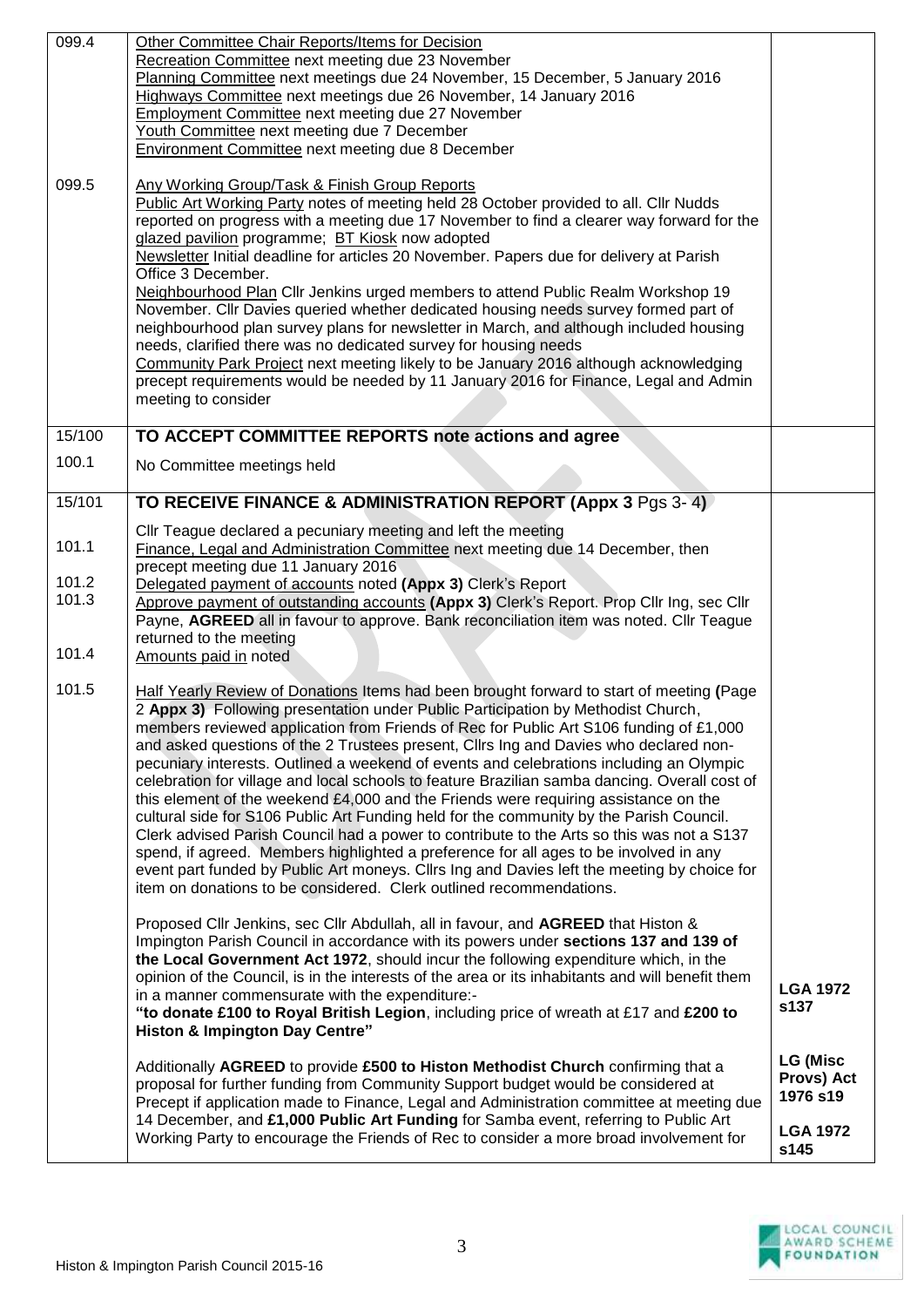| 101.6          | all ages. Clirs Ing and Davies returned to the meeting. The complexities of "multi-stranded<br>task organising" of community events and the time-limited window of 3 hours for the<br>Samba element performance at the Olympic event were stressed<br>Budgetary Consultation Cllr Payne had designed a consultation document for the<br>newsletter and website (Appx 5). Following small changes to Question 6 and inserting<br>"Parish" to references to Parish Council all AGREED to proceed                                                                                                                                                                                                                                                                                                                                                                                                                                                                                                                                                                                                                                                                                                                                                                                                                                                                                                                                                                                                                            |                                     |
|----------------|---------------------------------------------------------------------------------------------------------------------------------------------------------------------------------------------------------------------------------------------------------------------------------------------------------------------------------------------------------------------------------------------------------------------------------------------------------------------------------------------------------------------------------------------------------------------------------------------------------------------------------------------------------------------------------------------------------------------------------------------------------------------------------------------------------------------------------------------------------------------------------------------------------------------------------------------------------------------------------------------------------------------------------------------------------------------------------------------------------------------------------------------------------------------------------------------------------------------------------------------------------------------------------------------------------------------------------------------------------------------------------------------------------------------------------------------------------------------------------------------------------------------------|-------------------------------------|
| 15/102         | <b>RECENT CORRESPONDENCE</b>                                                                                                                                                                                                                                                                                                                                                                                                                                                                                                                                                                                                                                                                                                                                                                                                                                                                                                                                                                                                                                                                                                                                                                                                                                                                                                                                                                                                                                                                                              |                                     |
| 102.1<br>102.2 | Circulation file available for all<br><b>Electoral Review of Cambridgeshire refers to City issues only</b><br>Chairman formally asked 15 minute extension under Standing Order 1x). Agreed                                                                                                                                                                                                                                                                                                                                                                                                                                                                                                                                                                                                                                                                                                                                                                                                                                                                                                                                                                                                                                                                                                                                                                                                                                                                                                                                |                                     |
| 15/103         | <b>OTHER MATTERS</b>                                                                                                                                                                                                                                                                                                                                                                                                                                                                                                                                                                                                                                                                                                                                                                                                                                                                                                                                                                                                                                                                                                                                                                                                                                                                                                                                                                                                                                                                                                      |                                     |
| 103.1<br>103.2 | Kirstin Donaldson - presentation on role of South Cambs District Councils Development<br>Officer (North Locality). Presented under Public Participation                                                                                                                                                                                                                                                                                                                                                                                                                                                                                                                                                                                                                                                                                                                                                                                                                                                                                                                                                                                                                                                                                                                                                                                                                                                                                                                                                                   |                                     |
|                | <b>Police Matters</b><br>Panel Meeting Report and Update on Opportunity to Purchase PCSO Hours<br>Cllrs Abdullah and Teague had attended Panel Meeting and reported on opportunity to<br>purchase PCSO hours for parking issues only. Discussion on:<br>42 hours over 6 months at cost of £1,000<br>$\overline{a}$<br>Five Parish Councils had signed up to date<br>$\overline{\phantom{a}}$<br>One PCSO had obtained funding from local businesses<br>$\blacksquare$<br>Lack of legal framework in parishes for traffic warden provision<br>$\blacksquare$<br>The use of "polite notices" for inconsiderate parking<br>$\blacksquare$<br>Difference between illegal parking and inconsiderate parking<br>$\blacksquare$<br>The Police required a firm response to take forward. AGREED Highways Committee to<br>debate 26 November and come forward with any firm proposals for final agreement.                                                                                                                                                                                                                                                                                                                                                                                                                                                                                                                                                                                                                         | <b>Highways</b><br><b>Committee</b> |
| 103.3          | Village Older Persons Co-Ordinator - proposal for assistant role (Appx 6). Paper provided<br>to all. Cllr Davies declared non-pecuniary interest as Trustee of Histon & Impington<br>Community Minibus (HICOM) and outlined proposals and took questions<br>Key points:<br>Enhancement of services to the elderly following development of post over last 4 years<br>Excellent value identified for Parish Council<br>$\overline{\phantom{a}}$<br>Current post holder in agreement with proposals and happy with new role on offer,<br>$\blacksquare$<br>which would give her time to develop services by taking away administration tasks<br>Difficulties across the board in finding volunteers<br>$\blacksquare$<br>Other funding sought largely agreed<br>Cllr Davies left meeting for item to be debated<br>Good support for the proposal voiced. Some comment on:<br>Differing management of Older Person's Co-Ordinator and Village Warden Scheme<br>Older Person's Forum issues not yet implemented<br>$\qquad \qquad \blacksquare$<br>Journal or diary of post holder would be useful to give "flavour" of work undertaken<br>$\overline{\phantom{a}}$<br>Concern over reduction in hours for principal post holder<br>Proposed Cllr Jenkins, seconded Cllr Cleaver all in favour and AGREED extra funding of<br>£1,000 for new assistant role. Noted a more comprehensive view of provision required<br>going forward. Jean Newman to be invited to Parish Council meeting in March to discuss<br>the provision | <b>LGA 1972</b><br>s137             |
| 103.4          | Piaggio Purchase proposal to upgrade to electric vehicle (Appx 7)<br>Proposed Cllr Lindsay, seconded Cllr Foster, 3 abstentions and AGREED to purchase of:<br>1) electric Piaggio Ape at £12,904 + VAT with delegation to purchase necessary<br>equipment to maximise use of vehicle round the village to carry out tasks<br>previously contracted out, and<br>2) purchase of trailer for bicycle at £60 + VAT to enable dual approach to work<br>required locally<br>Noting additional on-going costs for insurance, training and for battery replacement, likely<br>to be every 4 years                                                                                                                                                                                                                                                                                                                                                                                                                                                                                                                                                                                                                                                                                                                                                                                                                                                                                                                                 | <b>LGA 1972</b><br>s111             |
| 103.5          | Christmas Lights Following difficulty in obtaining quotes from electrical suppliers, and in<br>view of straightforward work for 2015-16 with no new looms/lights, Clerk delegated to<br>obtain services of local tree surgeon to erect lights with electrician on hourly rate to check                                                                                                                                                                                                                                                                                                                                                                                                                                                                                                                                                                                                                                                                                                                                                                                                                                                                                                                                                                                                                                                                                                                                                                                                                                    |                                     |